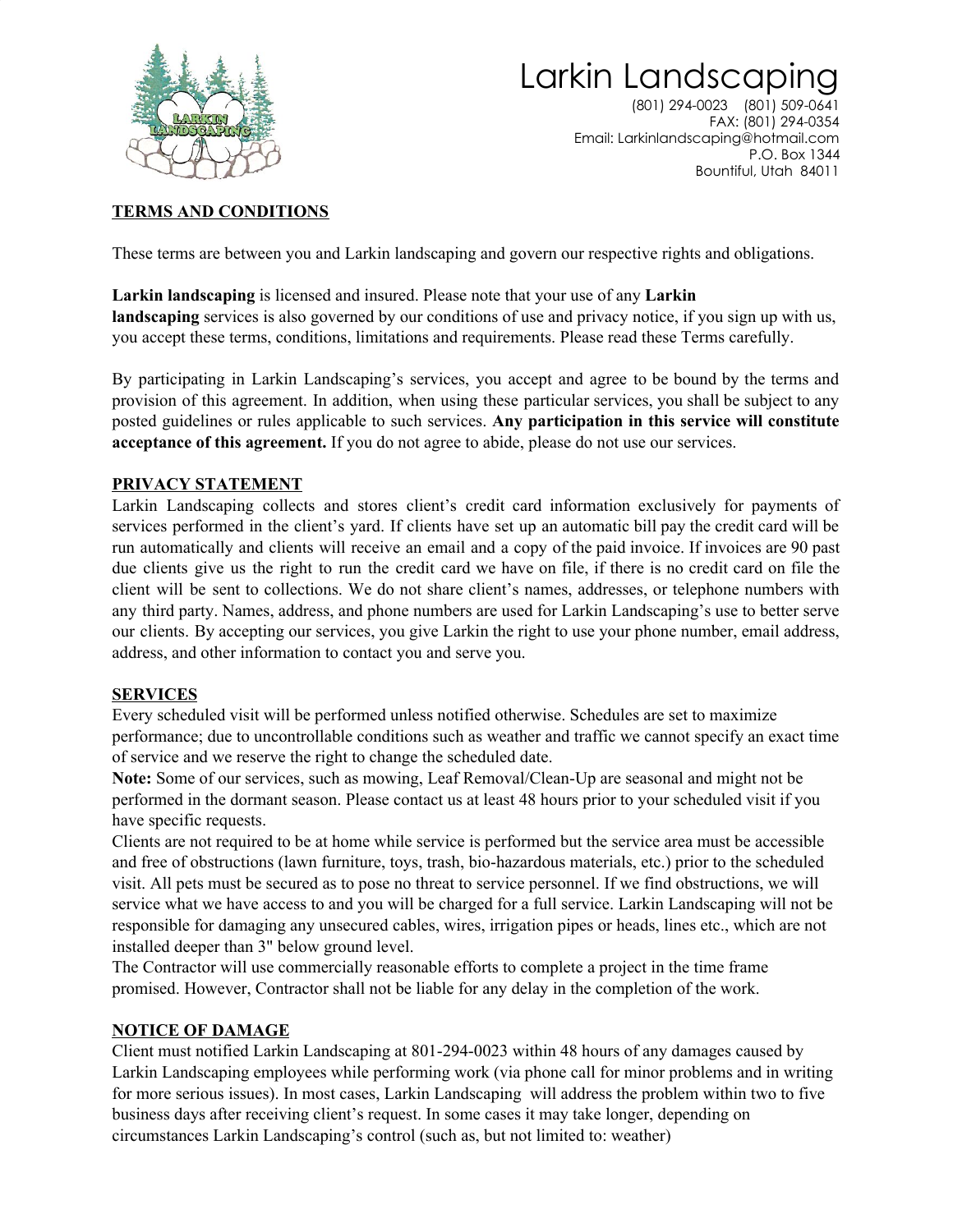

## Larkin Landscaping

(801) 294-0023 (801) 509-0641 FAX: (801) 294-0354 Email: Larkinlandscaping@hotmail.com P.O. Box 1344 Bountiful, Utah 84011

#### **SATISFACTION:**

If for any reason, you are not 100% satisfied with your services, please contact 801-294-0023 within 24 hours to resolve the issue. We pride ourselves on exceeding our clients' expectations and we want to keep communication open.

#### **PAYMENT POLICY**

All payments are due 30 days after receipt. If a payment is not received or payment method is declined, a 2% finance charge will be applied to all overdue balances every 30 days. If overdue invoices surpass 90 days the client will be sent to collections and all services will be suspended immediately. If clients have a credit card on file and has overdue balances of 90+ client gives Larkin the right to run the credit card on file.

Somewhere say that we require a credit card on file for liability reasons? For accounts that are 90 days past due.

Payment. Customer shall pay the Contractor the full amount of the Invoice, including all taxes and fees as follows: (1) 50% down upon signing of the Invoice by the Customer, with the balance due upon completion of the work described in the Invoice. (2) 50% deposit down upon signing of the Invoice by the Customer, 25% due after seven days after project has started, and the remaining balance due upon completion of the work described in the Invoice. (3) If client is billed on a monthly basis, payment is due within 30 days of receipt for the previous month's services. Payment terms shall be stated on the Invoice.

You may pay in U.S. Dollars by check, money order or credit card. We accept most major Credit Cards: Visa, MasterCard, Discover, and AMX. Please make all checks or money orders payable to Larkin Landscaping and send to PO BOX 1344, Bountiful UT 84011.The outstanding balance is due in full by due date. We may, in our discretion, accept partial payments, please contact us for more details. We reserve the right to suspend or cancel our services until payment is received. Services will be terminated if full payment is not received within 60 days after date of invoice. Any checks returned by the issuing institution will be charged a processing fee of \$35. We do not offer refunds for services that have already been performed. Each year the price of our services can be subject to an increase, Larkin Landscaping will advise you if your monthly price increase. If you have a bill discrepancy, you should notify us within 7 business days after the receipt of your invoice. We offer your invoice to be mailed or emailed to you at your convenience. Invoice inquiry, please call 801-294-0023 Information and appointments 801-209-5478.

#### **TERMINATION OF SERVICES**

If client desires Larkin to stop work we require 7 days notice of cancellation.

Please send such notice by regular mail or email. Account must be paid in full prior to cancellation date. Termination does not remove your responsibility to pay all fees or costs in collecting any past due amounts, including costs of attorneys or a collection bureau, those fees and costs will be added to your balance. We may, in our discretion, accept a 30-day or immediate cancellation notice for the following reasons\* : You or your spouse are active military and transferred out of the local area, you sell your property, unemployment, sickness and/or death. (\*We may ask for proof for early cancellation). A termination fee may apply if cancellation notice is not given.

We have the right to fire any client for any reason.